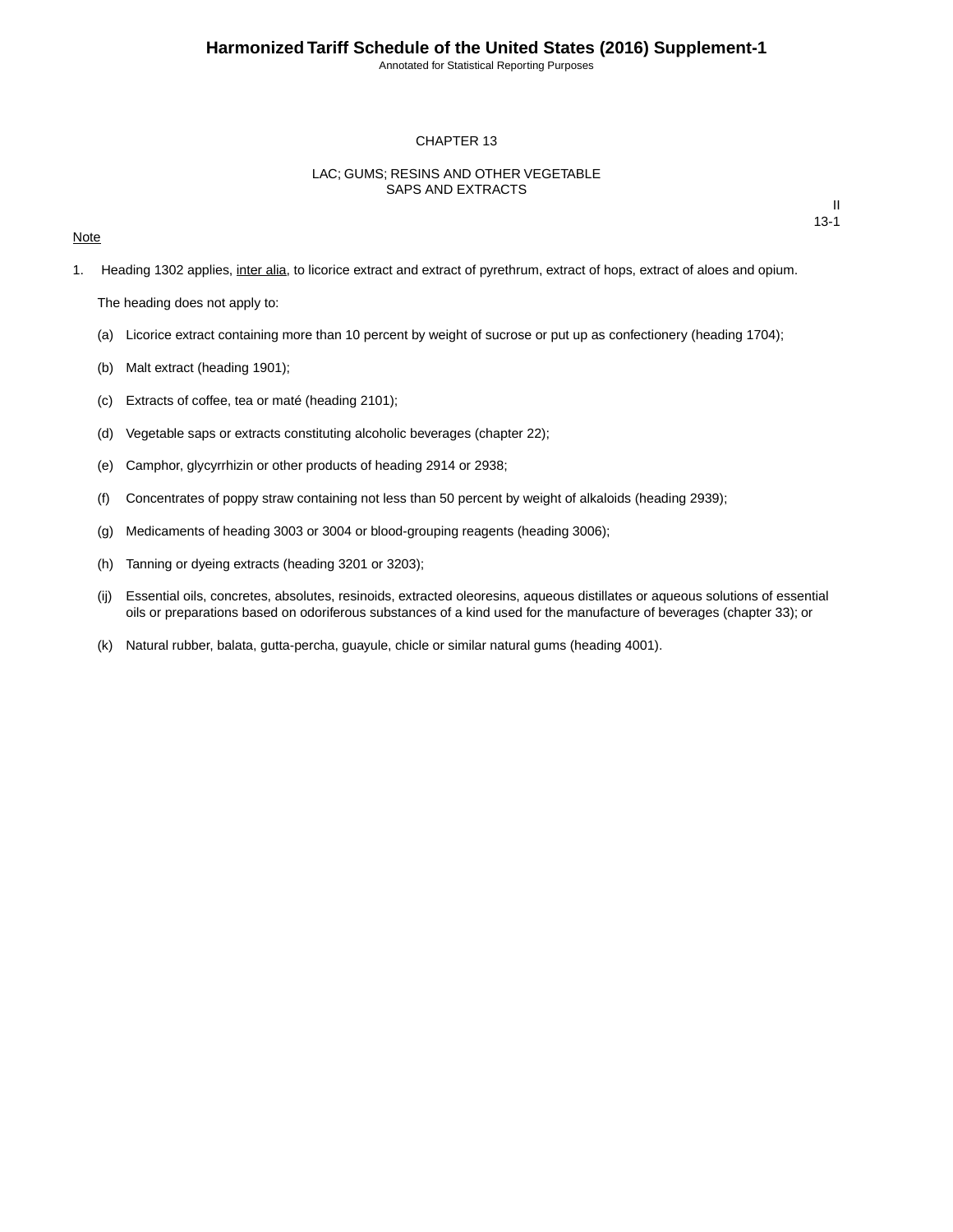## **Harmonized Tariff Schedule of the United States (2016) Supplement-1**

Annotated for Statistical Reporting Purposes

| Heading/      | Stat.  |                                                           | Unit     | Rates of Duty |                                   |                |
|---------------|--------|-----------------------------------------------------------|----------|---------------|-----------------------------------|----------------|
| Subheading    | Suf-   | Article Description                                       | of       |               | 1                                 | $\overline{2}$ |
| 1301          | fix    | Lac; natural gums, resins, gum-resins and oleoresins (for | Quantity | General       | Special                           |                |
|               |        | example, balsams):                                        |          |               |                                   |                |
| 1301.20.00 00 |        |                                                           | kg Free  |               |                                   | $1.1$ ¢/kg     |
| 1301.90       |        | Other:                                                    |          |               |                                   |                |
| 1301.90.40    | 00     | Turpentine gum (oleoresinous exudate from living          |          |               |                                   |                |
|               |        |                                                           | kg 1.3%  |               | Free (A, AU, BH,                  | 5%             |
|               |        |                                                           |          |               | CA, CL, CO, D, E,                 |                |
|               |        |                                                           |          |               | IL, JO, KR, MA,<br>MX, OM, P, PA, |                |
|               |        |                                                           |          |               | PE, SG)                           |                |
| 1301.90.91    |        |                                                           |          |               |                                   | Free           |
|               | 05     |                                                           |          | Free          |                                   |                |
|               | $10$   |                                                           |          |               |                                   |                |
|               |        |                                                           |          |               |                                   |                |
|               | 20     |                                                           |          |               |                                   |                |
|               | $30\,$ |                                                           |          |               |                                   |                |
|               | 40     |                                                           |          |               |                                   |                |
|               | 90     |                                                           | . kg     |               |                                   |                |
|               |        |                                                           |          |               |                                   |                |
|               |        |                                                           |          |               |                                   |                |
|               |        |                                                           |          |               |                                   |                |
|               |        |                                                           |          |               |                                   |                |
|               |        |                                                           |          |               |                                   |                |
|               |        |                                                           |          |               |                                   |                |
|               |        |                                                           |          |               |                                   |                |
|               |        |                                                           |          |               |                                   |                |
|               |        |                                                           |          |               |                                   |                |
|               |        |                                                           |          |               |                                   |                |
|               |        |                                                           |          |               |                                   |                |
|               |        |                                                           |          |               |                                   |                |
|               |        |                                                           |          |               |                                   |                |
|               |        |                                                           |          |               |                                   |                |
|               |        |                                                           |          |               |                                   |                |
|               |        |                                                           |          |               |                                   |                |
|               |        |                                                           |          |               |                                   |                |
|               |        |                                                           |          |               |                                   |                |
|               |        |                                                           |          |               |                                   |                |
|               |        |                                                           |          |               |                                   |                |
|               |        |                                                           |          |               |                                   |                |
|               |        |                                                           |          |               |                                   |                |
|               |        |                                                           |          |               |                                   |                |
|               |        |                                                           |          |               |                                   |                |
|               |        |                                                           |          |               |                                   |                |
|               |        |                                                           |          |               |                                   |                |
|               |        |                                                           |          |               |                                   |                |
|               |        |                                                           |          |               |                                   |                |
|               |        |                                                           |          |               |                                   |                |
|               |        |                                                           |          |               |                                   |                |
|               |        |                                                           |          |               |                                   |                |
|               |        |                                                           |          |               |                                   |                |
|               |        |                                                           |          |               |                                   |                |
|               |        |                                                           |          |               |                                   |                |
|               |        |                                                           |          |               |                                   |                |
|               |        |                                                           |          |               |                                   |                |
|               |        |                                                           |          |               |                                   |                |
|               |        |                                                           |          |               |                                   |                |
|               |        |                                                           |          |               |                                   |                |

II 13-2